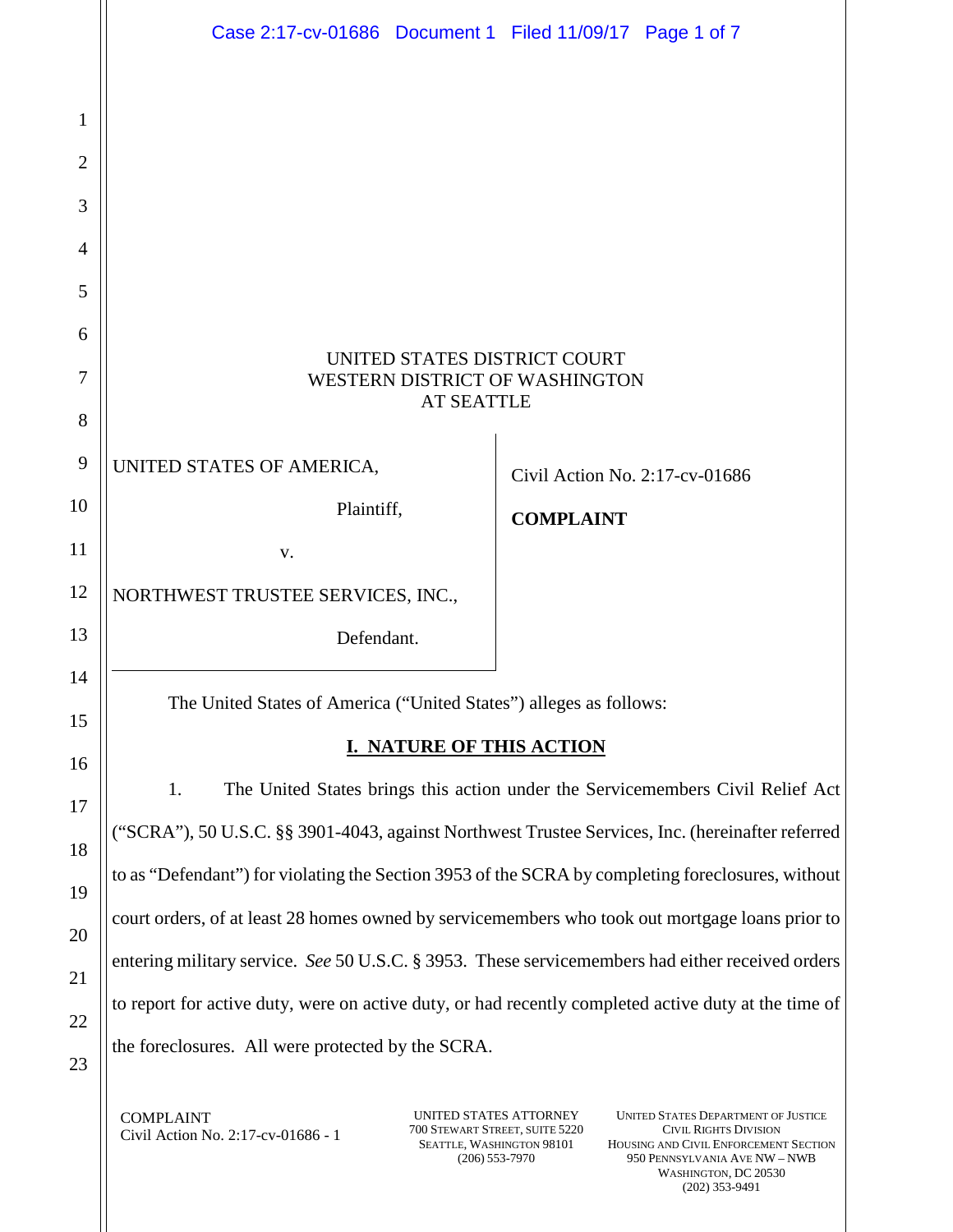## Case 2:17-cv-01686 Document 1 Filed 11/09/17 Page 2 of 7

 during military service. *See* 50 U.S.C. § 3902. One of those protections is that, for mortgage obligations that originated before the period of the servicemember's military service, the servicemember's home may not be sold or foreclosed upon for breach of that obligation during, or order or valid waiver of SCRA rights. *See* 50 U.S.C. § 3953. 2 4 5 6 2. The purpose of the SCRA is to provide servicemembers with protections to enable them to devote their entire energy to the defense needs of the Nation and to protect their civil rights within one year after, the period of the servicemember's military service, unless there is a court

 3. A person or entity who forecloses, without a court order, on property owned by a federally protected rights under the SCRA. This lawsuit is brought to vindicate the rights of interest, and to protect servicemembers from future violations of their rights. *See* 50 U.S.C. § servicemember protected under Section 3953(a) of the SCRA violates that servicemember's servicemembers whose homes were wrongly foreclosed upon by Defendant, to vindicate the public 4041(b).

14

1

3

7

8

9

10

11

12

13

15

16

17

18

19

20

21

22

### **II. JURISDICTION AND VENUE**

and 50 U.S.C. § 4041. 4. This Court has jurisdiction over this action pursuant to 28 U.S.C. §§ 1331 and 1345,

and 50 U.S.C. § 4041.<br>5. The United States District Court for the Western District of Washington is a proper venue for this action under 28 U.S.C. § 1391(b) because Defendant's principal place of business is in the Western District of Washington, Defendant conducts business within the Western District of Washington, and a substantial part of the events and omissions giving rise to the claims occurred in the Western District of Washington.

23

 $Civil$  Action No. 2:17-cv-01686 - 2  $\frac{700 \text{ STEWART} \text{ STEET, SUTE } 5220}{554.77 \text{ kN} \cdot \text{SUTE} 720}$ 

SEATTLE, WASHINGTON 98101

 (206) 553-7970 950 PENNSYLVANIA AVE NW – NWB WASHINGTON, DC 20530 COMPLAINT UNITED STATES ATTORNEY UNITED STATES DEPARTMENT OF JUSTICE<br>
Civil Action No. 2:17 cv. 01686 2 700 STEWART STREET, SUITE 5220 CIVIL RIGHTS DIVISION CIVIL RIGHTS DIVISION HOUSING AND CIVIL ENFORCEMENT SECTION (202) 353-9491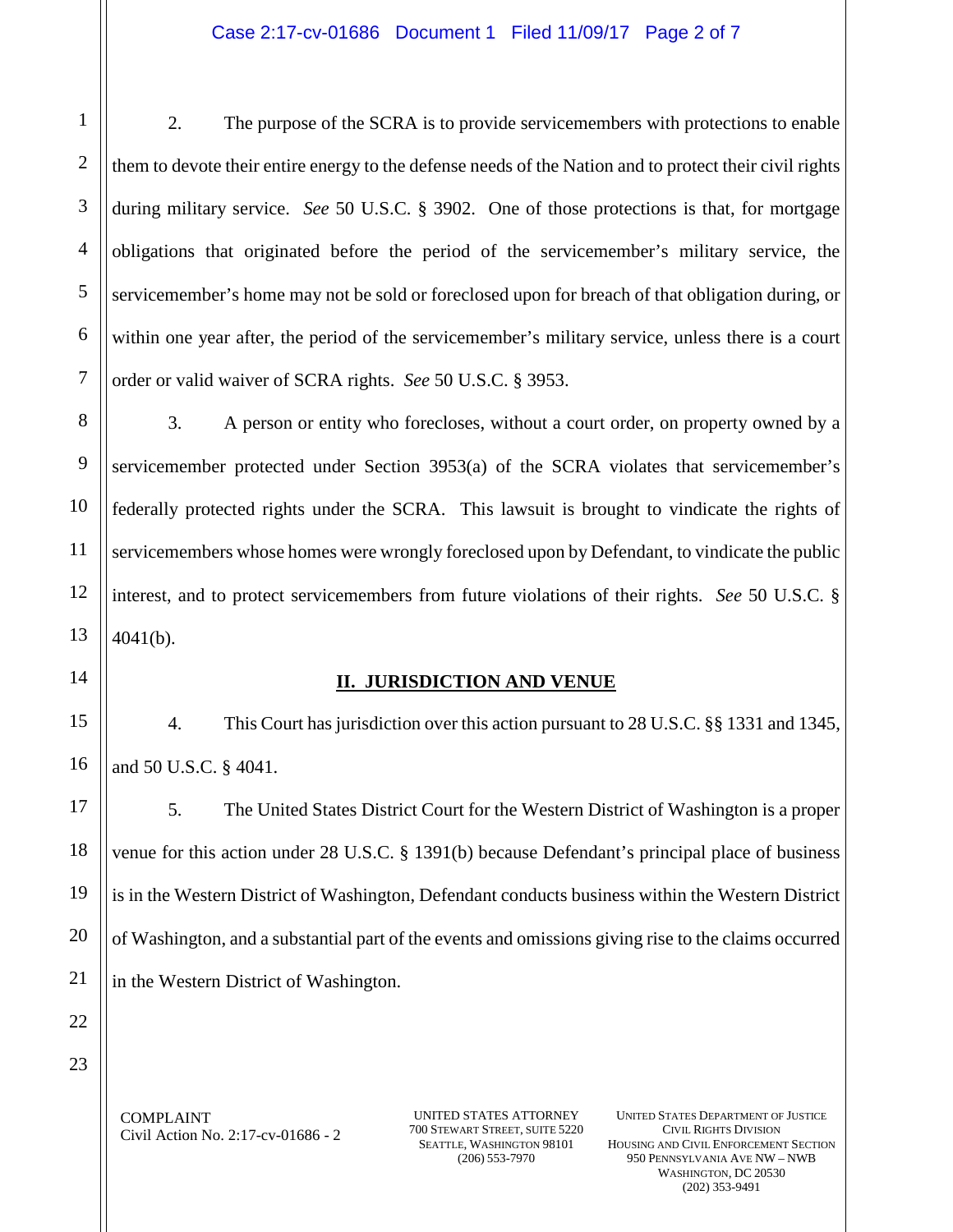## **III. DEFENDANT**

6. Defendant is a Washington corporation, with a principal place of business at 13555 SE 36th St., Bellevue, Washington. Defendant is a trustee company providing default services to mortgage lenders in the Western United States. Defendant conducts foreclosures without court orders (also known as non-judicial foreclosures) on behalf of mortgage lenders in Alaska, California, Idaho, Montana, Nevada, Oregon, and Washington.

# **IV. FACTUAL ALLEGATIONS**

 7. Between January 1, 2010 and the present, Defendant initiated and completed at least 28 foreclosures, without court orders, of real property owned by SCRA-protected servicemembers.

 had completed a period of military service within the past year (or nine months for foreclosures before February 2, 2013), *see* 50 U.S.C. § 3953(c), or were members of a reserve component who had been ordered to report for military service, as defined by 50 U.S.C  $\S$  3917(a). 8. At the time of the foreclosures, the individuals who owned the foreclosed properties were servicemembers who were in military service, as defined by 50 U.S.C. § 3911(1) and (2),

 known that borrowers were SCRA-protected servicemembers. 9. Defendant conducted non-judicial foreclosures even when it knew or should have

 automated database run by the Defense Manpower Data Center ("DMDC database"), to check whether individuals are SCRA-protected servicemembers. Defendant failed to take adequate steps 10. The Department of Defense provides those seeking to comply with the SCRA an to identify protected servicemembers.

11. On December 6, 2006, Jacob McGreevey, a Marine veteran who had served three tours of duty in the Middle East, most recently in Iraq, refinanced his home mortgage loan for his

 $Civil$  Action No. 2:17-cv-01686 - 3  $700$  STEWART STREET, SUITE 5220 COMPLAINT UNITED STATES ATTORNEY UNITED STATES DEPARTMENT OF JUSTICE<br>
Civil Action No. 2:17 cv. 01686 2 700 STEWART STREET, SUITE 5220 CIVIL RIGHTS DIVISION

SEATTLE, WASHINGTON 98101

1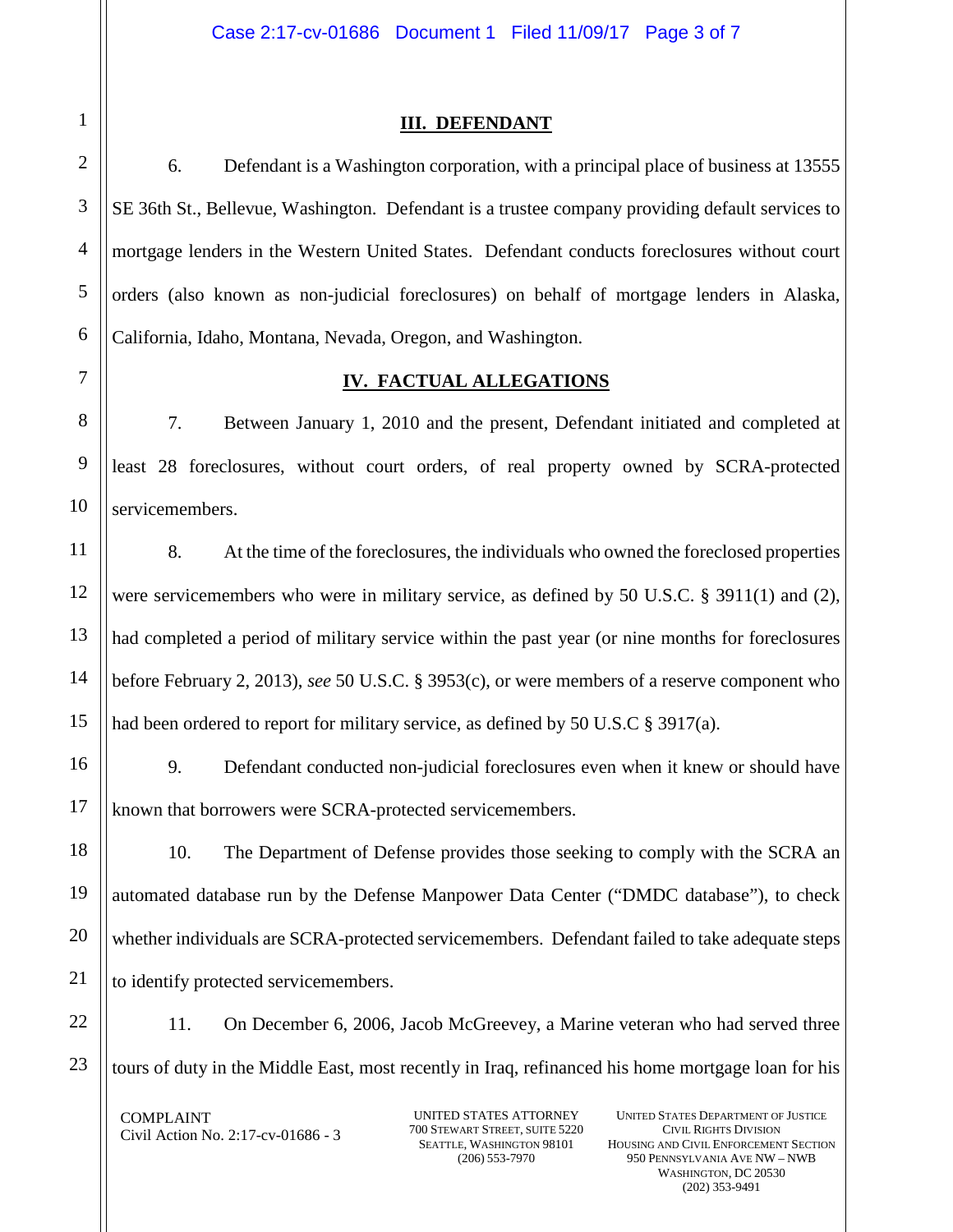1 2 3 4 5 6 7 house in Vancouver, Washington with PHH Mortgage Corporation ("PHH"). On May 18, 2009, Mr. McGreevey was called to active military service in the United States Marine Corps, to serve a fourth tour of duty, again in Iraq. Defendant, as trustee for PHH, had begun foreclosure proceedings on the property prior to Mr. McGreevey's active service, on January 16, 2009, but those proceedings were placed on hold in November 2009 due to an attempt at a loss mitigation workout. Defendant again began non-judicial foreclosure proceedings on May 20, 2010, while Mr. McGreevey was serving in support of Operation Iraqi Freedom.

 20, 2010, Defendant completed a foreclosure sale on PHH's behalf. In completing the foreclosure, which show that Defendant knew that Mr. McGreevey had recently left military service. The Date 6/21/2010." 12. On June 21, 2010, Mr. McGreevey was released from active service. On August Defendant did not obtain a court order. Defendant maintained notes of the foreclosure process, relevant entry, dated August 19, 2010, states: "SCRA Search - Active Duty No – Active Duty End

13. On May 6, 2016, Mr. McGreevey filed a lawsuit against PHH in this Court, alleging SCRA violations, among other claims. Also on May 6, 2016, Mr. McGreevey submitted a complaint to the Department of Justice's Servicemembers and Veterans Initiative website, at [www.servicemembers.gov.](http://www.servicemembers.gov/) The United States did not learn, and reasonably could not have known, about Defendant's conduct with regard to Mr. McGreevey's property until after Mr. McGreevey submitted his complaint to DOJ. On September 23, 2016, after receiving information from PHH about Defendant's role in the foreclosure, Mr. McGreevey filed an amended complaint adding Northwest Trustee Services as a defendant. Defendant moved to dismiss Mr. McGreevey's lawsuit on statute of limitations grounds. On December 15, 2016, the Court granted Defendant's motion and dismissed the amended complaint.

 $Civil$  Action No. 2:17-cv-01686 - 4  $700$  STEWART STREET, SUITE 5220 COMPLAINT UNITED STATES ATTORNEY UNITED STATES DEPARTMENT OF JUSTICE<br>
Civil Action No. 2:17 cv. 01686 4 700 STEWART STREET, SUITE 5220 CIVIL RIGHTS DIVISION

SEATTLE, WASHINGTON 98101

 (206) 553-7970 950 PENNSYLVANIA AVE NW – NWB WASHINGTON, DC 20530 CIVIL RIGHTS DIVISION HOUSING AND CIVIL ENFORCEMENT SECTION (202) 353-9491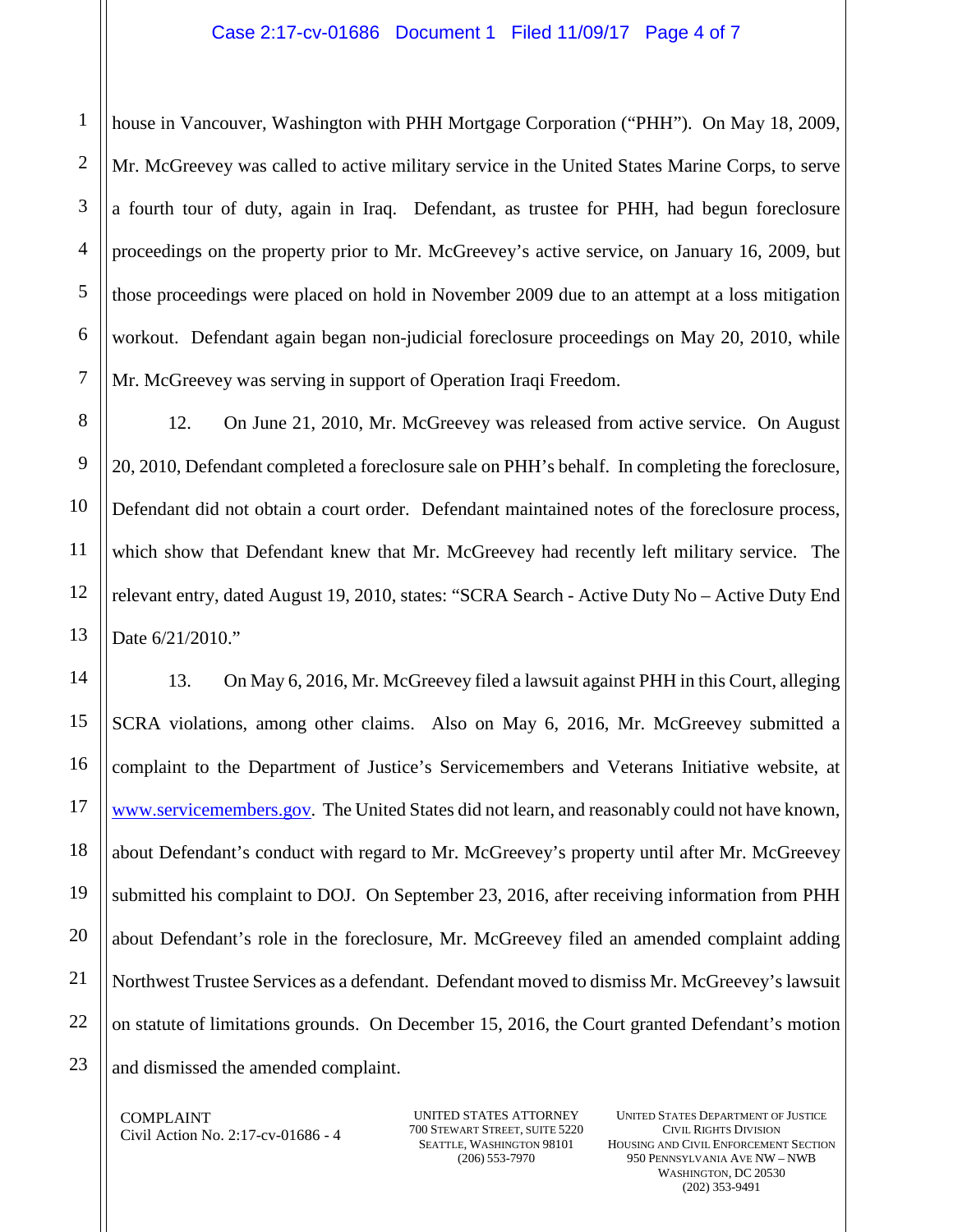practices, and obtained documents and information from Defendant. The documents and information revealed that Defendant had conducted unlawful foreclosures against Mr. McGreevey 14. After the dismissal of Mr. McGreevey's suit, on February 2, 2017, the Department of Justice notified Defendant that it was opening an investigation into Defendant's foreclosure and at least 27 other protected servicemembers.

1

2

3

4

5

6

7

8

9

10

11

12

13

14

15

16

17

18

19

20

21

15. Paragraphs 1 through 14 are re-alleged and incorporated by reference.

 **V. CLAIM FOR RELIEF** 

year after,<sup>[1](#page-4-0)</sup> the period of the servicemember's military service except  $- (1)$  upon a court order granted before such sale, foreclosure, or seizure with a return made and approved by the court; or 16. The SCRA provides that, for an "obligation on real or personal property owned by a servicemember that  $- (1)$  originated before the period of the servicemember's military service and for which the servicemember is still obligated; and (2) is secured by a mortgage, trust deed, or other security in the nature of a mortgage," 50 U.S.C. § 3953(a), "[a] sale, foreclosure, or seizure of property for a breach of [such] an obligation…shall not be valid if made during, or within one

(2) if made pursuant to an agreement as provided in section 3918 of this title." 50 U.S.C. § 3953(c). 17. By the conduct referred to in the foregoing paragraphs, Defendant has engaged in without court orders, upon at least 28 homes owned by SCRA-protected servicemembers. a pattern or practice of violating Section 3953 of the SCRA, 50 U.S.C. § 3953, by foreclosing,

18. Defendant's violations of Section 3953 of the SCRA, 50 U.S.C. § 3953, including the foreclosure of Mr. McGreevey's home, raise issues of significant public importance.

<span id="page-4-0"></span>22 23

-

Civil Action No. 2:17-cv-01686 - 5 <sup>1</sup> Between July 30, 2008 and February 2, 2013, servicemembers were protected for nine months after the period of military service, rather than one year. COMPLAINT UNITED STATES ATTORNEY UNITED STATES DEPARTMENT OF JUSTICE<br>
Civil Action No. 2:17 cv. 01686 5 700 STEWART STREET, SUITE 5220 CIVIL RIGHTS DIVISION

 (206) 553-7970 950 PENNSYLVANIA AVE NW – NWB WASHINGTON, DC 20530 SEATTLE, WASHINGTON 98101 HOUSING AND CIVIL ENFORCEMENT SECTION (202) 353-9491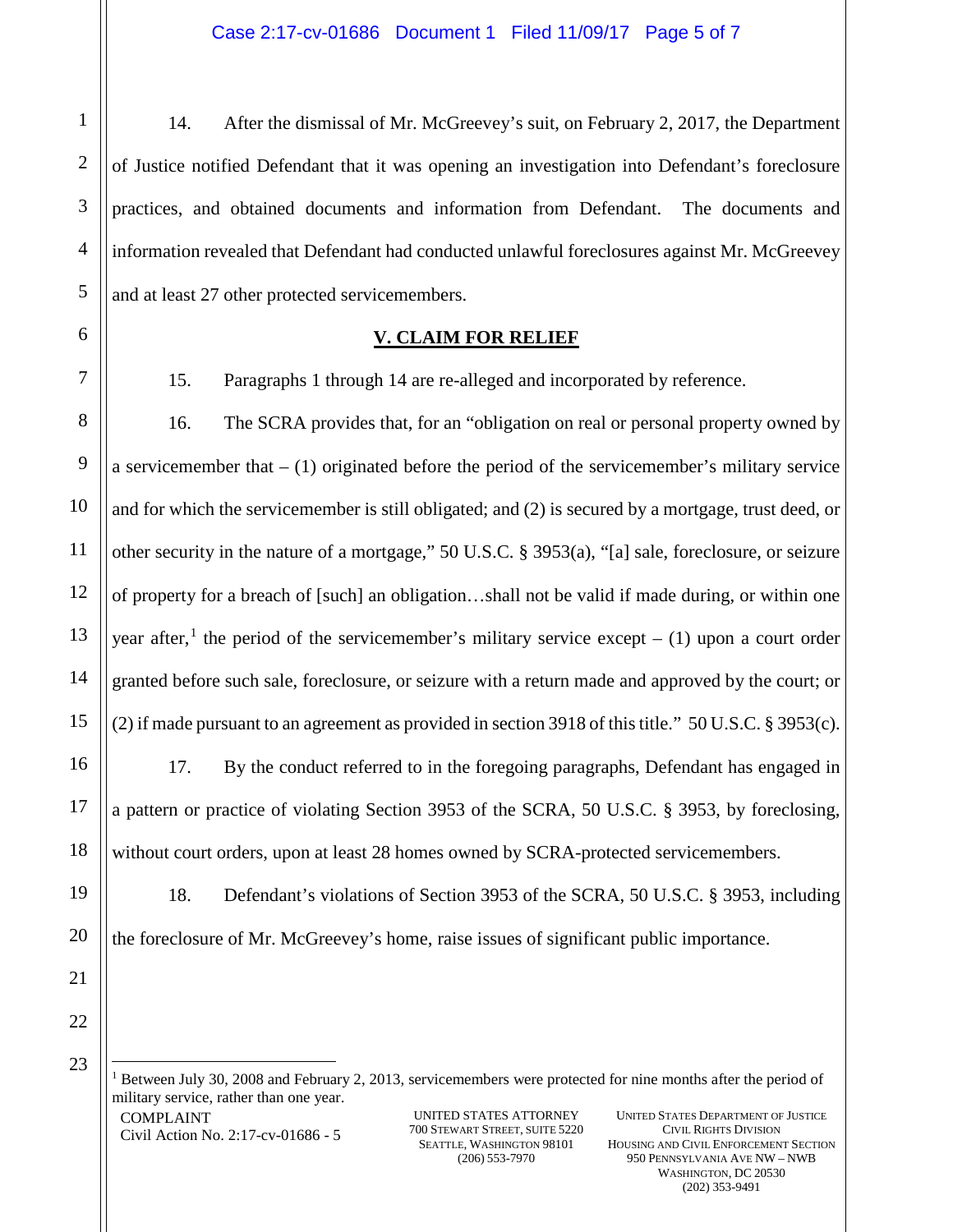1 2 3 19. The servicemembers whose homes were foreclosed upon without court orders in violation of the SCRA are "person[s] aggrieved" pursuant to 50 U.S.C. § 4041(b)(2) and have suffered damages as a result of Defendant's conduct.

20. Defendant's conduct was intentional, willful, and taken in disregard for the rights of servicemembers.

# **PRAYER FOR RELIEF**

8 WHEREFORE, the United States prays that the Court enter judgment against Defendant and requests relief as follows:

- 1. A declaration that Defendant's conduct violated the Servicemembers Civil Relief Act, 50 U.S.C. § 3901, *et seq*.;
	- them from: 2. An injunction against Defendant, its agents, employees, and successors, and all other persons and entities in active concert or participation with them, prohibiting
- a. selling, foreclosing upon, or seizing the real property of SCRA-protected servicemembers without court orders, in violation of the SCRA, 50 U.S.C. § 3953;
	- b. failing or refusing to take such affirmative steps as may be necessary to restore, as nearly as practicable, each identifiable victim of Defendant's illegal conduct to the position he or she would have been in but for that illegal conduct; and
	- c. failing or refusing to take such affirmative steps as may be necessary to prevent the recurrence of any illegal conduct in the future and to eliminate, to the extent practicable, the effects of Defendant's illegal conduct;

23

22

4

5

6

7

9

10

11

12

13

14

15

16

17

18

19

20

21

 $\frac{700 \text{ STEWART} \cdot \text{STREET}}{5220}$   $\frac{700 \text{ STEWART} \cdot \text{STREET}}{5220}$ 

SEATTLE, WASHINGTON 98101

 (206) 553-7970 950 PENNSYLVANIA AVE NW – NWB WASHINGTON, DC 20530 COMPLAINT UNITED STATES ATTORNEY UNITED STATES DEPARTMENT OF JUSTICE<br>
Civil Action No. 2:17 cv. 01686 6 700 STEWART STREET, SUITE 5220 CIVIL RIGHTS DIVISION CIVIL RIGHTS DIVISION HOUSING AND CIVIL ENFORCEMENT SECTION (202) 353-9491